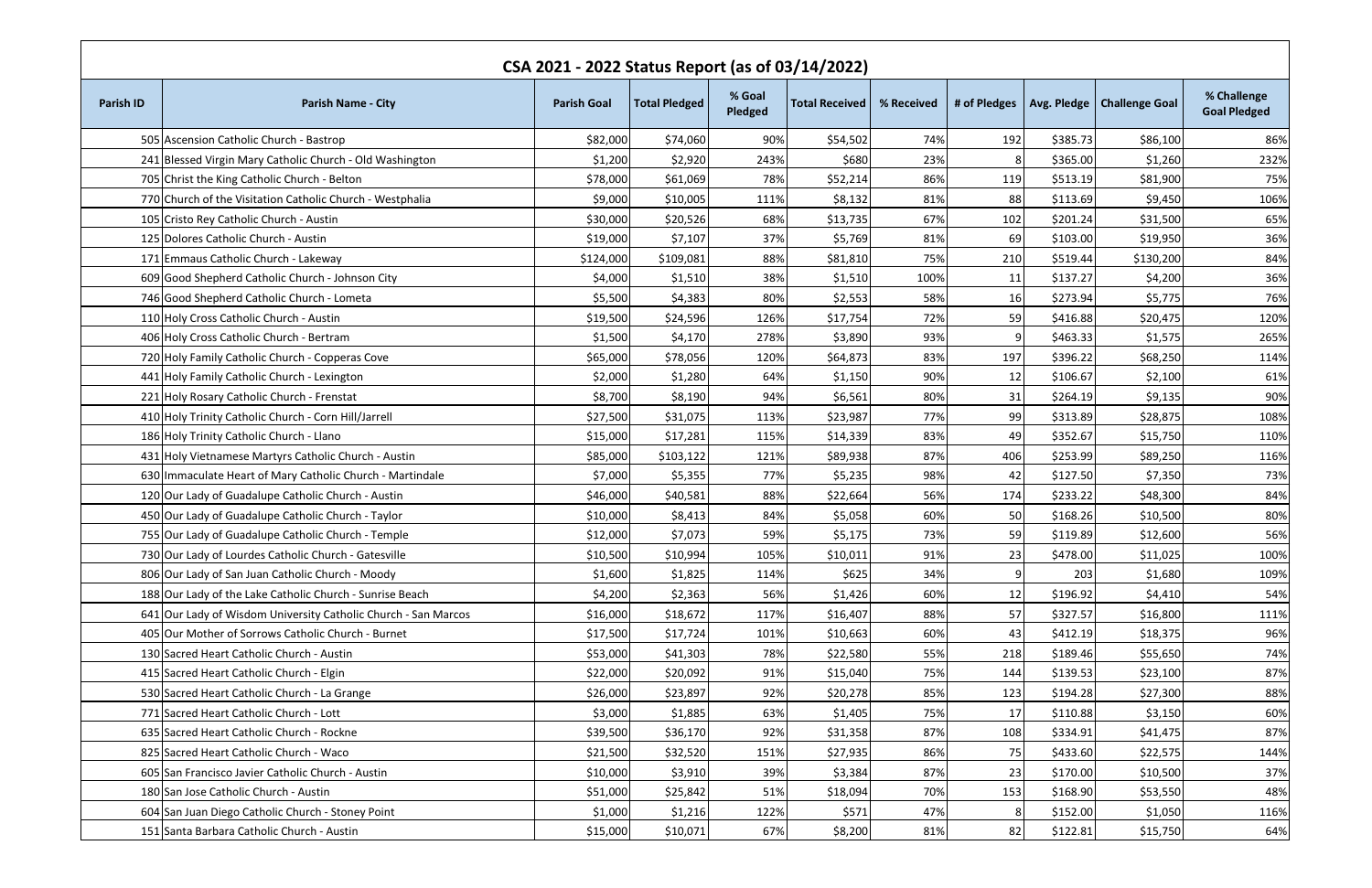| CSA 2021 - 2022 Status Report (as of 03/14/2022) |                                                            |                    |                      |                   |                       |            |              |            |                              |                                    |
|--------------------------------------------------|------------------------------------------------------------|--------------------|----------------------|-------------------|-----------------------|------------|--------------|------------|------------------------------|------------------------------------|
| <b>Parish ID</b>                                 | <b>Parish Name - City</b>                                  | <b>Parish Goal</b> | <b>Total Pledged</b> | % Goal<br>Pledged | <b>Total Received</b> | % Received | # of Pledges |            | Avg. Pledge   Challenge Goal | % Challenge<br><b>Goal Pledged</b> |
|                                                  | 606 Santa Cruz Catholic Church - Buda                      | \$65,000           | \$66,355             | 102%              | \$44,946              | 68%        | 244          | \$271.95   | \$68,250                     | 97%                                |
|                                                  | 426 Santa Rosa Catholic Church - Andice                    | \$100,000          | \$118,482            | 118%              | \$105,384             | 89%        | 270          | \$438.82   | \$105,000                    | 113%                               |
|                                                  | 320 Santa Teresa Catholic Church - Bryan                   | \$27,000           | \$16,025             | 59%               | \$11,093              | 69%        | 165          | \$97.12    | \$28,350                     | 57%                                |
|                                                  | 177 St. Albert the Great Catholic Church - Austin          | \$106,000          | \$115,301            | 109%              | \$87,048              | 75%        | 250          | \$461.20   | \$111,300                    | 104%                               |
|                                                  | 178 St. Andrew Kim Catholic Church - Austin                | \$4,500            | \$100                | 2%                | \$100                 | 100%       |              | \$100.00   | \$4,725                      | 2%                                 |
|                                                  | 711 St. Ann Catholic Church - Rosebud                      | \$2,400            | \$1,635              | 68%               | \$1,610               | 98%        | <b>16</b>    | \$102.19   | \$2,520                      | 65%                                |
|                                                  | 240 St. Ann Catholic Church - Somerville                   | \$6,500            | \$8,897              | 137%              | \$3,594               | 40%        | 20           | \$444.85   | \$6,825                      | 130%                               |
|                                                  | 310 St. Anthony Catholic Church - Bryan                    | \$52,000           | \$49,411             | 95%               | \$43,770              | 89%        | 127          | \$389.06   | \$54,600                     | 90%                                |
|                                                  | 615 St. Anthony Marie De Claret Catholic Church - Kyle     | \$44,000           | \$49,815             | 113%              | \$32,824              | 66%        | 252          | \$197.68   | \$46,200                     | 108%                               |
|                                                  | 135 St. Austin Catholic Church - Austin                    | \$85,000           | \$70,176             | 83%               | \$65,682              | 94%        | 155          | \$452.75   | \$89,250                     | 79%                                |
|                                                  | 140 St. Catherine of Siena Catholic Church - Austin        | \$158,000          | \$136,659            | 86%               | \$111,987             | 82%        | 290          | \$471.24   | \$165,900                    | 82%                                |
|                                                  | 436 St. Charles Borromeo Catholic Church - Kingsland       | \$11,000           | \$9,575              | 87%               | \$6,772               | 71%        | <b>28</b>    | \$341.96   | \$11,550                     | 83%                                |
|                                                  | 975 St. Edward Campus Ministry - Austin                    | \$3,900            | \$2,500              | 64%               | \$2,100               | 84%        | 8            | \$312.50   | \$4,095                      | 61%                                |
|                                                  | 121 St. Elizabeth Catholic Church - Pflugerville           | \$111,000          | \$124,562            | 112%              | \$80,910              | 65%        | 360          | \$346.00   | \$116,550                    | 107%                               |
|                                                  | 805 St. Eugene Catholic Church - McGregor                  | \$12,500           | \$10,130             | 81%               | \$7,311               | 72%        | 48           | \$211.04   | \$13,125                     | 77%                                |
|                                                  | 610 St. Ferdinand Catholic Church - Blanco                 | \$20,500           | \$20,418             | 100%              | \$16,996              | 83%        | 62           | \$329.32   | \$21,525                     | 95%                                |
|                                                  | 316 St. Francis of Assisi Catholic Church - Franklin       | \$6,500            | \$5,910              | 91%               | \$5,340               | 90%        | 34           | \$173.82   | \$6,825                      | 87%                                |
|                                                  | 830 St. Francis On the Brazos Catholic Church - Waco       | \$16,000           | \$13,358             | 83%               | \$8,625               | 65%        | 187          | \$71.43    | \$16,800                     | 80%                                |
|                                                  | 420 St. Helen Catholic Church - Georgetown                 | \$187,000          | \$179,136            | 96%               | \$157,408             | 88%        | 321          | \$558.06   | \$196,350                    | 91%                                |
|                                                  | 145 St. Ignatius Martyr Catholic Church - Austin           | \$96,000           | \$110,388            | 115%              | \$88,893              | 81%        | 248          | \$445.11   | \$100,800                    | 110%                               |
|                                                  | 860 St. Jerome Catholic Church - Waco                      | \$52,500           | \$69,917             | 133%              | \$61,301              | 88%        | 194          | \$360.40   | \$55,125                     | 127%                               |
|                                                  | 510 St. John Catholic Church - Fayetteville                | \$32,000           | \$35,295             | 110%              | \$31,098              | 88%        | 140          | \$252.11]  | \$33,600                     | 105%                               |
|                                                  | 190 St. John Neumann Catholic Church - Austin              | \$346,900          | \$410,365            | 118%              | \$368,949             | 90%        | 348          | \$1,179.21 | \$364,245                    | 113%                               |
|                                                  | 835 St. John the Baptist Catholic Church - Waco            | \$4,000            | \$3,420              | 86%               | \$2,730               | 80%        | 18           | \$190.00   | \$4,200                      | 81%                                |
|                                                  | 625 St. John the Evangelist Catholic Church - Luling       | \$11,000           | \$11,265             | 102%              | \$8,645               | 77%        | 62           | \$181.69   | \$11,550                     | 98%                                |
|                                                  | 435 St. John the Evangelist Catholic Church - Marble Falls | \$52,000           | \$62,648             | 120%              | \$52,643              | 84%        | 146          | \$429.10   | \$54,600                     | 115%                               |
|                                                  | 640 St. John the Evangelist Catholic Church - San Marcos   | \$85,000           | \$46,453             | 55%               | \$32,689              | 70%        | 128          | \$362.91   | \$89,250                     | 52%                                |
|                                                  | 400 St. John Vianney Catholic Church - Round Rock          | \$120,000          | \$116,450            | 97%               | \$92,302              | 79%        | 232          | \$501.94]  | \$126,000                    | 92%                                |
|                                                  | 315 St. Joseph Catholic Church - Bryan                     | \$139,000          | \$145,891            | 105%              | \$118,878             | 81%        | 319          | \$457.34   | \$145,950                    | 100%                               |
|                                                  | 725 St. Joseph Catholic Church - Cyclone                   | \$10,000           | \$9,855              | 99%               | \$8,535               | 87%        | 38           | \$259.34   | \$10,500                     | 94%                                |
|                                                  | 220 St. Joseph Catholic Church - Dime Box                  | \$5,500            | \$4,660              | 85%               | \$4,660               | 100%       | 18           | \$258.89   | \$5,775                      | 81%                                |
|                                                  | 821 St. Joseph Catholic Church - Elk                       | \$4,000            | \$3,430              | 86%               | \$3,405               | 99%        | 21           | \$163.33   | \$4,200                      | 82%                                |
|                                                  | 740 St. Joseph Catholic Church - Killeen                   | \$70,000           | \$85,139             | 122%              | \$56,379              | 66%        | 427          | \$199.39   | \$73,500                     | 116%                               |
|                                                  | 430 St. Joseph Catholic Church - Manor                     | \$20,500           | \$41,329             | 202%              | \$16,408              | 40%        | 158          | \$261.58   | \$21,525                     | 192%                               |
|                                                  | 810 St. Joseph Catholic Church - Marlin                    | \$8,000            | \$9,305              | 116%              | \$5,268               | 57%        | 44           | \$211.48   | \$8,400                      | 111%                               |
|                                                  | 185 St. Joseph Catholic Church - Mason                     | \$8,500            | \$6,260              | 74%               | \$5,576               | 89%        | 32           | \$195.63   | \$8,925                      | 70%                                |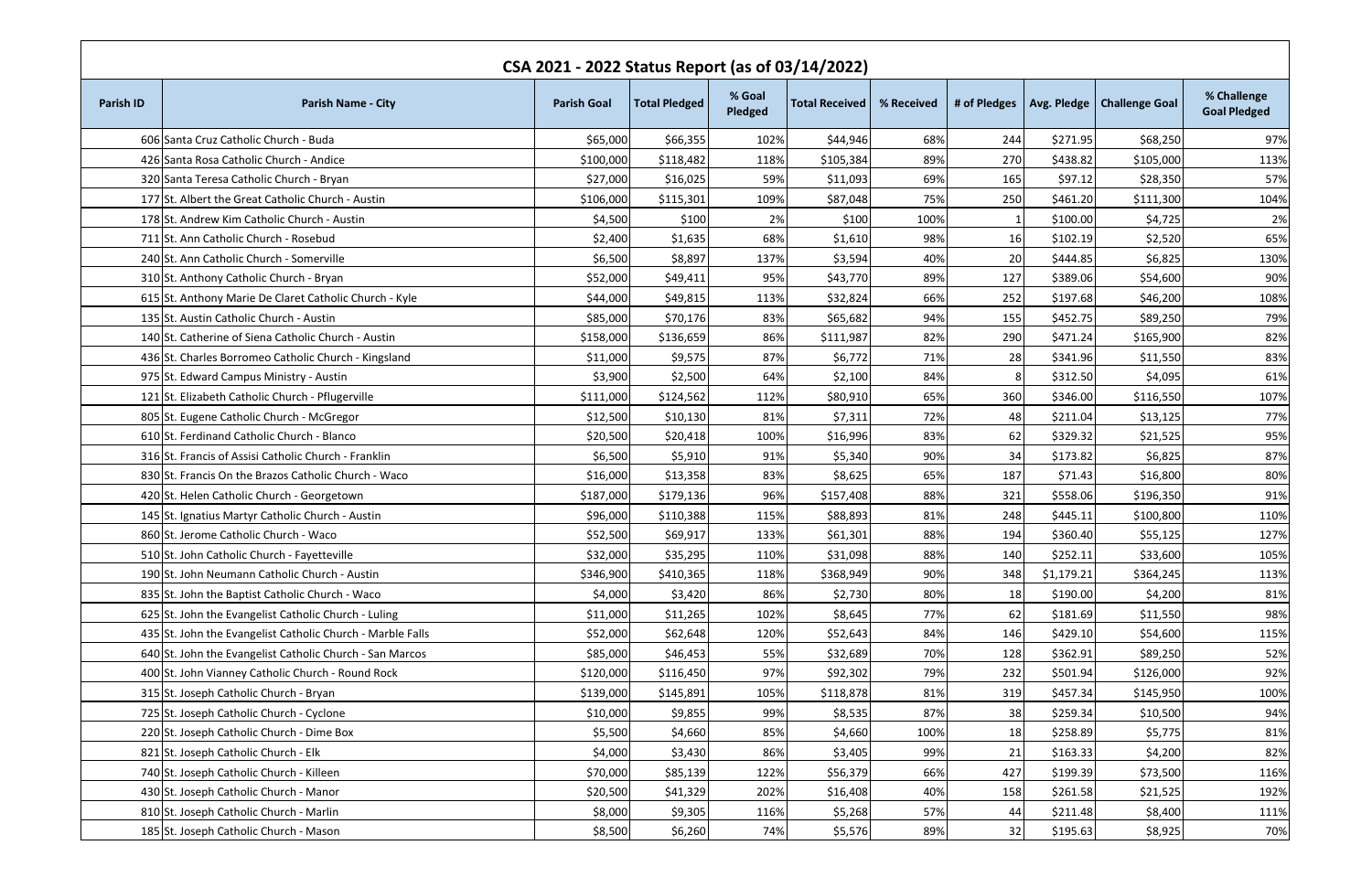| CSA 2021 - 2022 Status Report (as of 03/14/2022) |                                                                      |                    |                      |                   |                       |            |              |            |                              |                                    |
|--------------------------------------------------|----------------------------------------------------------------------|--------------------|----------------------|-------------------|-----------------------|------------|--------------|------------|------------------------------|------------------------------------|
| <b>Parish ID</b>                                 | <b>Parish Name - City</b>                                            | <b>Parish Goal</b> | <b>Total Pledged</b> | % Goal<br>Pledged | <b>Total Received</b> | % Received | # of Pledges |            | Avg. Pledge   Challenge Goal | % Challenge<br><b>Goal Pledged</b> |
|                                                  | 440 St. Joseph Catholic Church - Rockdale                            | \$10,500           | \$9,684              | 92%               | \$7,442               | 77%        | 54           | \$179.33   | \$11,025                     | 88%                                |
|                                                  | 840 St. Joseph Catholic Church - Waco                                | \$13,000           | \$10,249             | 79%               | \$7,577               | 74%        | 66           | \$155.28   | \$13,650                     | 75%                                |
|                                                  | 150 St. Julia Catholic Church - Austin                               | \$4,000            | \$5,703              | 143%              | \$4,661               | 82%        | 28           | \$203.66   | \$4,200                      | 136%                               |
|                                                  | 155 St. Louis Catholic Church - Austin                               | \$202,000          | \$180,166            | 89%               | \$149,691             | 83%        | 298          | \$604.58   | \$212,100                    | 85%                                |
|                                                  | 845 St. Louis Catholic Church - Waco                                 | \$148,000          | \$197,435            | 133%              | \$177,757             | 90%        | 157          | \$1,257.55 | \$155,400                    | 127%                               |
|                                                  | 760 St. Luke Catholic Church - Temple                                | \$109,000          | \$99,718             | 91%               | \$89,650              | 90%        | 224          | \$445.17   | \$114,450                    | 87%                                |
|                                                  | 520 St. Margaret Catholic Church - Giddings                          | \$12,000           | \$4,185              | 35%               | \$2,700               | 65%        | 26           | \$160.96   | \$12,600                     | 33%                                |
|                                                  | 176 St. Margaret Mary Catholic Church - Cedar Park                   | \$121,000          | \$111,856            | 92%               | \$88,863              | 79%        | 407          | \$274.83   | \$127,050                    | 88%                                |
|                                                  | 820 St. Martin Catholic Church - Tours                               | \$10,000           | \$9,356              | 94%               | \$9,206               | 98%        | 58           | \$161.31   | \$10,500                     | 89%                                |
|                                                  | 613 St. Martin De Porres Catholic Church - Dripping Springs          | \$85,000           | \$118,127            | 139%              | \$108,468             | 92%        | 123          | \$960.38   | \$89,250                     | 132%                               |
|                                                  | 160 St. Mary Cathedral Catholic Church - Austin                      | \$92,000           | \$108,999            | 118%              | \$104,027             | 95%        | 126          | \$865.07   | \$96,600                     | 113%                               |
|                                                  | 330 St. Mary Catholic Center - College Station                       | \$70,000           | \$66,961             | 96%               | \$50,297              | 75%        | 83           | \$806.76   | \$73,500                     | 91%                                |
|                                                  | 305 St. Mary Catholic Church - Bremond                               | \$13,500           | \$13,755             | 102%              | \$11,785              | 86%        | 50           | \$275.10   | \$14,175                     | 97%                                |
|                                                  | 325 St. Mary Catholic Church - Caldwell                              | \$27,000           | \$28,545             | 106%              | \$25,833              | 91%        | 78           | \$365.96   | \$28,350                     | 101%                               |
|                                                  | 525 St. Mary Catholic Church - Ellinger                              | \$9,200            | \$11,732             | 128%              | \$9,509               | 81%        | 71           | \$165.24   | \$9,660                      | 121%                               |
|                                                  | 335 St. Mary Catholic Church - Hearne                                | \$7,000            | \$6,735              | 96%               | \$6,525               | 97%        | 41           | \$164.27   | \$7,350                      | 92%                                |
|                                                  | 815 St. Mary Catholic Church - Mexia                                 | \$10,000           | \$9,535              | 95%               | \$8,705               | 91%        | 36           | \$264.86   | \$10,500                     | 91%                                |
|                                                  | 521 St. Mary Catholic Church - Pin Oak                               | \$4,000            | \$1,200              | 30%               | \$1,200               | 100%       |              | \$300.00   | \$4,200                      | 29%                                |
|                                                  | 750 St. Mary Catholic Church - San Saba                              | \$9,000            | \$11,004             | 122%              | \$6,479               | 59%        | 37           | \$297.41   | \$9,450                      | 116%                               |
|                                                  | 765 St. Mary Catholic Church - Temple                                | \$52,000           | \$55,254             | 106%              | \$44,189              | 80%        | 161          | \$343.19   | \$54,600                     | 101%                               |
|                                                  | 611 St. Mary Catholic Church - Wimberley                             | \$30,000           | \$35,965             | 120%              | \$31,465              | 87%        | 71           | \$506.55   | \$31,500                     | 114%                               |
|                                                  | 636 St. Mary of the Assumption Catholic Church - String Prairie      | \$14,000           | \$13,019             | 93%               | \$10,752              | 83%        | 56           | \$232.49   | \$14,700                     | 89%                                |
|                                                  | 455 St. Mary of the Assumption Catholic Church - Taylor              | \$29,000           | \$27,814             | 96%               | \$22,292              | 80%        | 146          | \$190.51   | \$30,450                     | 91%                                |
|                                                  | 745 St. Mary of the Immaculate Conception Catholic Church - Lampasas | \$8,600            | \$12,403             | 144%              | \$9,726               | 78%        | 61           | \$203.33   | \$9,030                      | 137%                               |
|                                                  | 620 St. Mary of the Visitation Catholic Church - Lockhart            | \$35,000           | \$34,503             | 99%               | \$23,981              | 70%        | 100          | \$345.03   | \$36,750                     | 94%                                |
|                                                  | 850 St. Mary, Church of the Assumption Catholic Church - Waco        | \$24,500           | \$25,925             | 106%              | \$18,926              | 73%        | 97           | \$267.27   | \$25,725                     | 101%                               |
|                                                  | 855 St. Mary, Church of the Assumption Catholic Church - West        | \$45,000           | \$56,884             | 126%              | \$54,574              | 96%        | 137          | \$415.21   | \$47,250                     | 120%                               |
|                                                  | 210 St. Mary, Immaculate Conception Catholic Church - Brenham        | \$55,000           | \$55,297             | 101%              | \$49,760              | 90%        | 161          | \$343.46   | \$57,750                     | 96%                                |
|                                                  | 115 St. Mary, Our Lady of the Lake Catholic Church - Lago Vista      | \$51,000           | \$52,231             | 102%              | \$42,175              | 81%        | 104          | \$502.22   | \$53,550                     | 98%                                |
|                                                  | 761 St. Matthew Catholic Church - Rogers                             | \$3,000            | \$2,280              | 76%               | \$1,140               | 50%        | 12           | \$190.00   | \$3,150                      | 72%                                |
|                                                  | 710 St. Michael Catholic Church - Burlington                         | \$1,500            | \$665                | 44%               | \$665                 | 100%       | 8            | \$83.13    | \$1,575                      | 42%                                |
|                                                  | 616 St. Michael Catholic Church - Uhland                             | \$4,300            | \$7,353              | 171%              | \$4,081               | 56%        | 36           | \$204.25   | \$4,515                      | 163%                               |
|                                                  | 715 St. Monica Catholic Church - Cameron                             | \$10,000           | \$11,980             | 120%              | \$9,729               | 81%        | 52           | \$230.38   | \$10,500                     | 114%                               |
|                                                  | 195 St. Patrick Catholic Church - Hutto                              | \$35,000           | \$28,265             | 81%               | \$21,811              | 77%        | 91           | \$310.61   | \$36,750                     | 77%                                |
|                                                  | 143 St. Paul Catholic Church - Austin                                | \$49,000           | \$48,546             | 99%               | \$39,778              | 82%        | 135          | \$359.60   | \$51,450                     | 94%                                |
|                                                  | 535 St. Paul Catholic Church - Smithville                            | \$6,000            | \$4,923              | 82%               | \$3,704               | 75%        | 36           | \$136.75   | \$6,300                      | 78%                                |